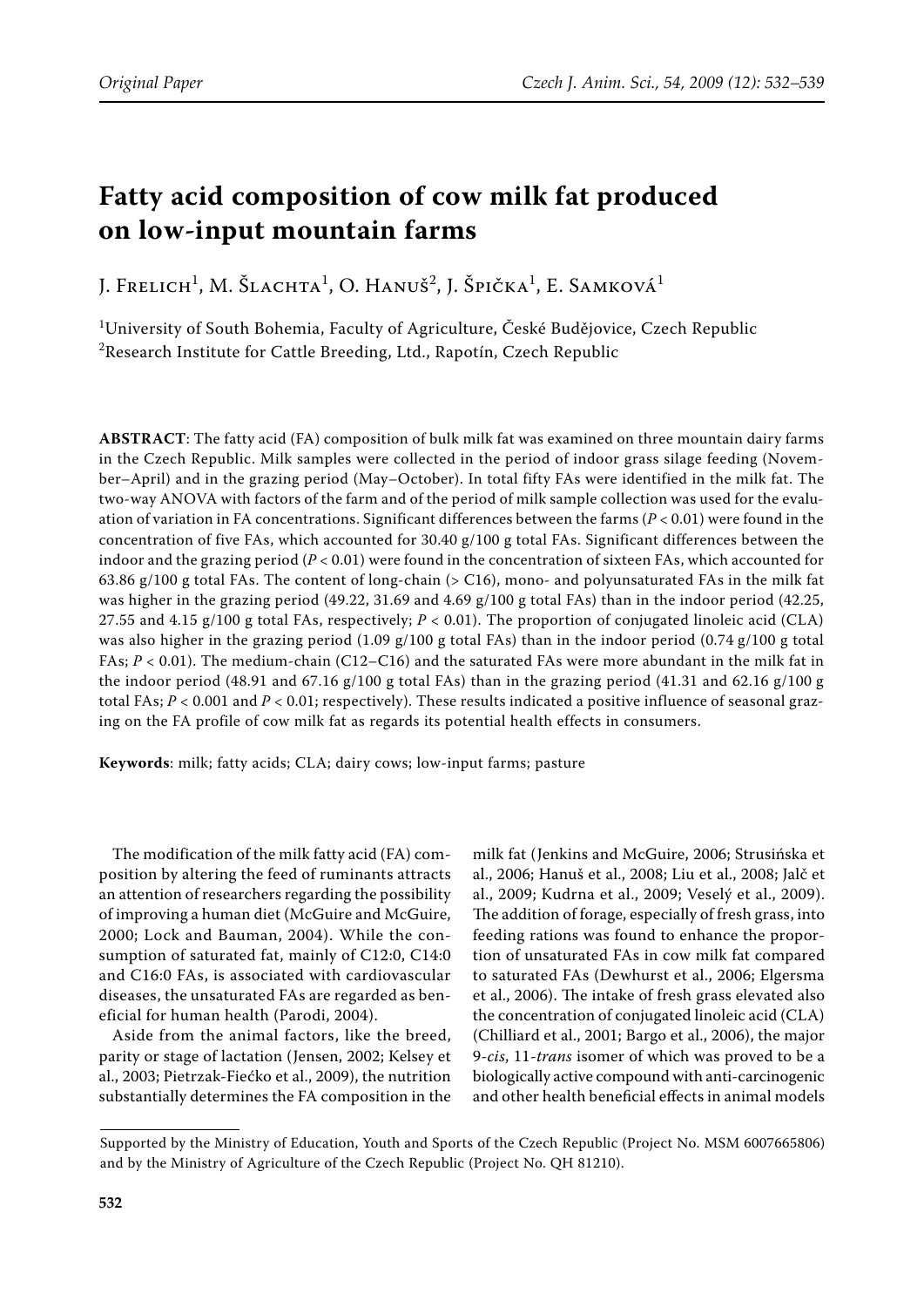(Ip et al., 2003). The modification of the milk fat composition by grazing is thus appreciated as regards both the low feed expenses and the potential positive impact on consumers' health.

In the Czech Republic, seasonal grazing and the fresh-cut herbage supplementation of cows are frequently applied on low-input mountain farms. Milk yields achieved on these farms during the grazing period were higher than those obtained in the rest of the year (Frelich et al., 2006, 2009). The FA profile of the milk fat has recently been reported from milk of Holstein and Czech Fleckvieh cows, generally housed in a byre and reared in the lowlands (Pešek et al., 2005, 2006; Janů et al., 2007; Samková et al., 2009; Veselý et al., 2009). The aim of this study was to analyse the FA composition in the bulk milk fat produced on mountain farms and to evaluate the effect of seasonal grazing on the FA profile.

# **MATERIAL AND METHODS**

#### **Herd management and diet**

Three dairy farms located in the Czech Republic at an altitude of 575, 793, and 730 meters above sea level (farm 1, 2, 3, respectively) were selected for the

examination. The herd on farm 1 consisted of 51 Czech Fleckvieh and 55 Holstein cows with an average milk yield of 5.529 and 6.673 kg per standard (305-day) lactation (Czech Fleckvieh and Holstein, respectively). On farm 2 and 3, the Czech Fleckvieh cows were reared in the number of 89 and 161 cows with average milk production of 6.601 and 5.319 kg per standard lactation (farm 2 and 3, respectively). Calving was applied continuously throughout the year.

The composition of the feed ration is shown in Tables 1 and 2. The herbage (grazed and cut) formed a majority of the feed ration in the grazing period (May–October). The vegetation of pastures appertained to the *Lolio-Cynosuretum* association (Frelich et al., 2006). The fresh-cut herbage was offered to cows in the stalls during milking twice a day. At night, the cows returned to the pasture (farm 1 and 2) or they stayed in the stalls (farm 3). In the indoor period (November–April), cows were fed grass silage prepared from the pasture vegetation cut in late May and June.

### **Sampling and analysis**

The chemical composition of forage and grain concentrates was analysed on the farms. Grass si-

Table 1. Composition of the feed ration on three farms in the indoor period (November–April) and in the grazing period (May–October)

| Ingredients                       |           | Indoor period |              |            | Grazing period |            |  |
|-----------------------------------|-----------|---------------|--------------|------------|----------------|------------|--|
| (kg fresh weight per cow and day) | farm 1    | farm 2        | farm 3       | farm 1     | farm 2         | farm 3     |  |
| Grass silage                      | $20 - 25$ | $25 - 30$     | 30           |            |                |            |  |
| Grazed pasture sward              |           |               |              | ad libitum | ad libitum     | ad libitum |  |
| Fresh-cut herbage <sup>1</sup>    |           |               |              | 20         |                | 15         |  |
| Hay                               | 1         | 3             | $\mathbf{1}$ |            | $2 - 3$        |            |  |
| Straw                             |           | —             | 2            |            |                |            |  |
| Rapeseed                          |           | 3             | $\mathbf{1}$ |            | $\overline{2}$ |            |  |
| Wheat pollard                     |           | $2 - 3$       |              |            | $1 - 2$        |            |  |
| Brewery draff                     |           |               | 10           |            |                | 10         |  |
| Grain concentrates <sup>2</sup>   | $1 - 10$  | $4 - 8$       | $4 - 8$      | $1 - 10$   | $4 - 8$        | $4 - 8$    |  |
| Mineral and vitamin supplements   | 0.5       | 0.5           | 0.5          | 0.5        | 0.5            | 0.5        |  |

1 farm 1: May–July: grass/legume/red clover mixture (46/46/8%), August–September: red clover; farm 3: July–September: pasture sward

<sup>2</sup>offered to cows with daily milk production higher than 12 kg (farm 1) or 20 kg (farm 2)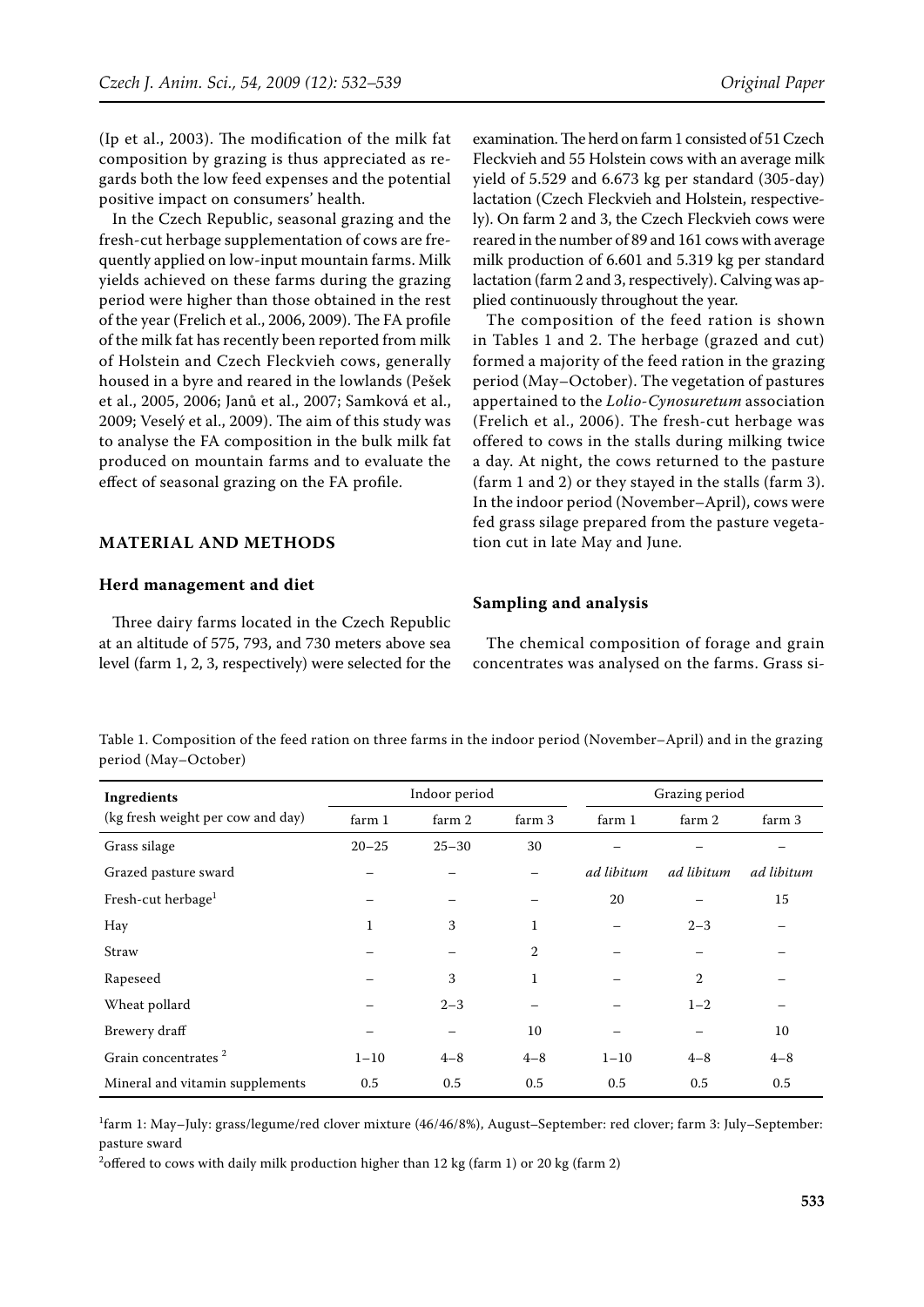| Diet component     |     | Farm 1<br>Farm 2       |                    | Farm 3             |            |  |
|--------------------|-----|------------------------|--------------------|--------------------|------------|--|
|                    |     | $(g/100 g$ dry matter) | $\boldsymbol{P}$   |                    |            |  |
|                    | CP  | 13.99 <sup>a</sup>     | $12.14^{ab}$       | $11.64^b$          | ${}< 0.05$ |  |
| Grass silage       | fat | 2.15                   | 2.67               | 2.60               | ${}< 0.05$ |  |
|                    | ADF | 35.20 <sup>a</sup>     | $34.44^a$          | 39.40 <sup>b</sup> | ${}< 0.01$ |  |
| Pasture sward      | CP  | $11.41^a$              | $15.04^{b}$        | 11.23 <sup>a</sup> | ${}< 0.01$ |  |
|                    | fat | $2.64^{\rm a}$         | $2.14^{b}$         | $2.24^{ab}$        | < 0.05     |  |
|                    | ADF | $31.02^{ab}$           | 29.83 <sup>a</sup> | 33.33 <sup>b</sup> | ${}< 0.05$ |  |
| Grain concentrates | CP  | 13.59                  | 16.56              | 20.34              | <b>NS</b>  |  |
|                    | fat | 2.92                   | 2.63               | 3.36               | <b>NS</b>  |  |
|                    | ADF | $10.63^{ab}$           | 8.16 <sup>a</sup>  | 12.67 <sup>b</sup> | < 0.05     |  |

Table 2. Chemical composition of feeds – mean concentrations are given for grass silage (*n* = 8), pasture sward  $(n = 12)$  and grain concentrates  $(n = 3)$ 

 $CP = \text{crude protein (N} \times 6.25)$ ; ADF = acid detergent fibre

 $a,b$  different superscripts indicate differences between farms (differences within rows); NS = not significant

lage samples were collected in March and November in 2007 and in January and February in 2008. The samples were taken both from a manger and from a silage pit (two samples on each date; *n* = 8). Pasture herbage was collected inside of one-hectare representative area of the pasture four times during the grazing season 2007. The herbage was cut 3 cm above the ground using a Husqvarna 323 R cutting machine from three  $10 \text{ m}^2$  plots (three samples on each date;  $n = 12$ ). The grain concentrates were collected in a manger in March, October and December 2007 ( $n = 3$ ). The samples were dried for 6 hours at 105°C and analysed for nitrogen content by Kjeldahl method, fat content was determined by Soxhlet method and acid detergent fibre (ADF) was determined by an *in vitro* method according to Van Soest and Wine (1967).

Bulk milk was collected once a month, four samples in the indoor period (March, April and November 2007, February 2008) and five samples in the grazing period (May, June, July, August and September 2007). The samples were taken in the morning from bulk cooling tanks which contained milk from the morning milking and from the evening milking of a preceding day. Milk samples were transported in a cooled box to the laboratory, frozen and analysed later. Fat, protein, casein and lactose contents were determined using the spectrophotometric apparatus Milcoscan 4000 (Foss, Hillerød, Denmark). The mean concentrations of these milk components in the samples from the indoor and grazing period are given in Table 3.

Fatty acids were determined by a gas-chromatographic method (GLC) using a Varian 3800 appa-

Table 3. Composition of bulk milk samples (the arithmetic means) on three farms in the indoor period (November–April) and in the grazing period (May–October)

|                |        | Indoor period ( $n = 4$ , for each farm) |        | Grazing period ( $n = 5$ , for each farm) |        |        |  |
|----------------|--------|------------------------------------------|--------|-------------------------------------------|--------|--------|--|
|                | farm 1 | farm 2                                   | farm 3 | farm 1                                    | farm 2 | farm 3 |  |
| Fat $(\%)$     | 3.99   | 4.33                                     | 4.04   | 3.84                                      | 4.12   | 4.12   |  |
| Protein (%)    | 3.18   | 3.28                                     | 3.25   | 3.21                                      | 3.25   | 3.30   |  |
| Casein $(\%)$  | 2.50   | 2.56                                     | 2.54   | 2.58                                      | 2.61   | 2.63   |  |
| Lactose $(\%)$ | 4.78   | 4.75                                     | 4.71   | 4.70                                      | 4.75   | 4.73   |  |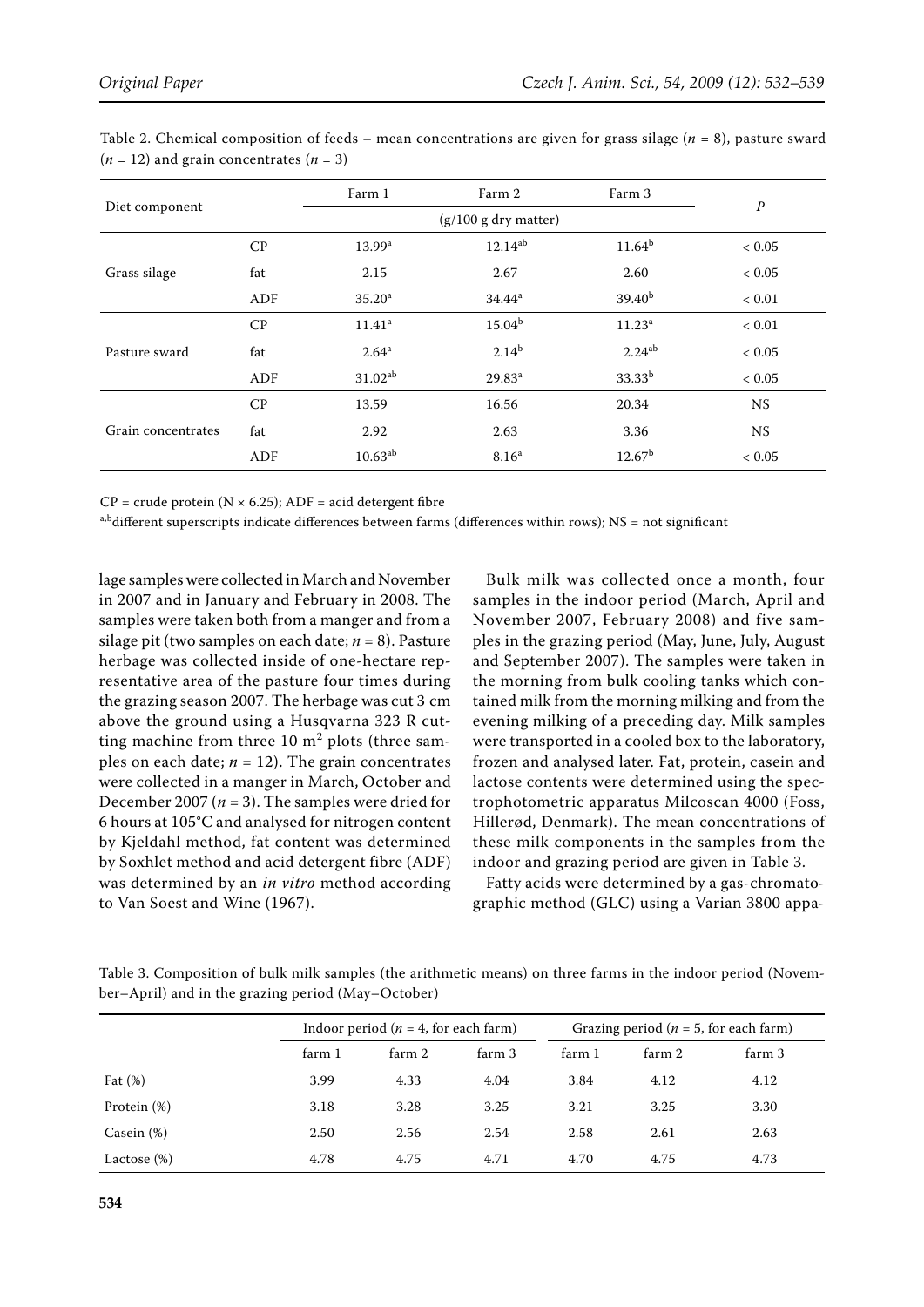| Parameter             |               | Value                                                       |
|-----------------------|---------------|-------------------------------------------------------------|
| Column                |               | omegawax 250; 30 m                                          |
| Detector              |               | <b>FID</b>                                                  |
| Temperature: - column |               | 70°C for 3 min; 30°C/min up to 150°C; 3.0°C/min up to 240°C |
|                       | $-$ injection | $250^{\circ}$ C                                             |
|                       | – detector    | $250^{\circ}$ C                                             |
| Helium flow           |               | $1.5$ ml/min                                                |
| Injection             |               | $1 \mu$ ; split $10 \mu$                                    |

Table 4. Parameters of the chromatographic analysis of fatty acids

ratus (Varian Techtron, USA) under the conditions given in Table 4. Milk fat was extracted with petroleum ether from freeze-dried milk samples. Fatty acids in isolated fat were re-esterified to their methyl esters by a methanolic solution of potassium hydroxide. The identification of fatty acid methyl esters was carried out using the analytical standards (Supelco, USA). In total, sixty-four FAs were observed and fifty of them were identified. The proportions of individual FAs were calculated from the ratio of their peak area to the total area of all the observed FAs. The conjugated linoleic acid (CLA) refers to 9-*cis*, 11-*trans* and 9-*trans*, 11-*cis* isomers of C18:2 (the GLC method does not allow to distinguish between the two isomers).

Differences in the chemical composition of feeds (Table 2) were evaluated by the one-way ANOVA (*P* < 0.05). The two-way ANOVA and Tukey's HSD post-hoc test ( $P < 0.05$ ) were used for the evaluation of differences in concentrations of FAs between the farms and between the feeding periods (Statistika, StatSoft, Inc., 2005).

#### **RESULTS**

The FA composition of examined milk fat is given in Table 5. Palmitic (C16:0), oleic (9-*cis* C18:1), stearic (C18:0) and myristic (C14:0) acid contributed most to total FAs. Their concentration was 27.79, 22.07, 12.07 and 9.86 g/100 g total FAs, respectively  $(n = 27)$ . The saturated FAs contributed by 64.38 g, monounsaturated FAs by 29.85 g, polyunsaturated FAs by 4.45 g and branched-chain FAs by 2.12 g/100 g total FAs. The content of CLA was 0.93 g/100 g total FAs.

Significant differences between the farms in concentrations of individual FAs (*P* < 0.01) were found in five FAs, which accounted for 30.40 g/100 g total FAs. Significant differences between the indoor and the grazing period  $(P < 0.01)$  were found in sixteen FAs, which accounted for 63.86 g/100 g total FAs. The milk fat produced in the grazing period contained more of long-chain FAs (49.22 vs. 42.25 g/100 g total FAs; *P* < 0.01) and less of medium-chain FAs (41.31 vs. 48.91 g/100 g total FAs;  $P < 0.001$ ) than in the indoor period. In the grazing period, the milk fat contained less of saturated FA (62.16 vs. 67.16 g/100 g total FAs; *P* < 0.01) and more of monounsaturated FA (31.69 vs. 27.55  $g/100 g$  total FAs;  $P < 0.01$ ) and polyunsaturated FAs (4.69 vs. 4.15 g/100 g total FAs; *P* < 0.01) than in the indoor period. Myristic and palmitic acids were more abundant in the milk fat from the indoor period (10.73 and 30.74 g/100 g total FAs) than in the grazing period (9.17 and 25.43 g/100 g total FAs;  $P < 0.01$  and  $P < 0.001$ ; respectively). Stearic and oleic acids were more abundant in the grazing period (12.89 and 23.32 g/100 total FAs) than in the indoor period (11.05 and 20.51 g/100 g total FAs;  $P < 0.001$  and  $P < 0.05$ ; respectively).

The concentration of CLA was higher in the grazing period (1.09 g/100 g total FAs) than in the indoor period (0.74 g/100 g total FAs; *P* < 0.01). A higher concentration of this FA (1.08 g/100 g total FAs) was found in milk fat produced on farm 3 than on the other farms (0.78 and 0.89 g/100 g total FAs, on farm 1 and 2 respectively;  $P < 0.05$ ).

### **DISCUSSION**

The contribution of individual FAs to total FAs in milk fat found in this study was in accordance with the previously obtained results on the cow milk fat composition reported in the Czech Republic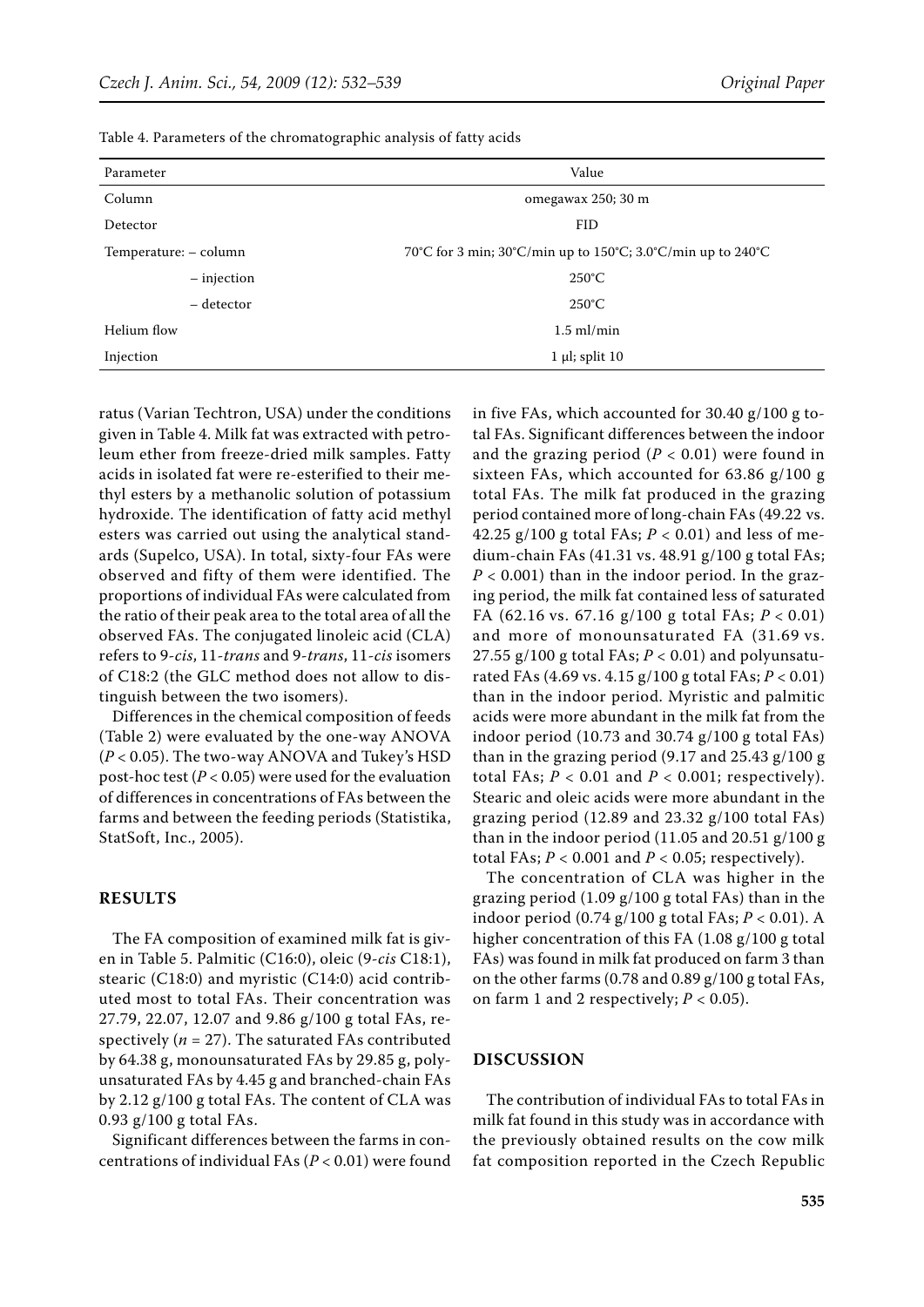| 70 T                  |                      |                      |                    |          |          |            |          |       |             |                              |
|-----------------------|----------------------|----------------------|--------------------|----------|----------|------------|----------|-------|-------------|------------------------------|
|                       | Farm                 |                      | Period             |          | Total    | <b>SEM</b> | $\cal P$ |       |             |                              |
|                       | $\mathbf 1$          | $\overline{2}$       | $\overline{3}$     | indoor   | grazing  |            |          | F     | S           | $\texttt{F}\times\texttt{S}$ |
| C4:0                  | 2.65                 | 2.54                 | 2.62               | 2.34     | 2.87     | 2.63       | 0.06     | 0.418 | < 0.001     | 0.811                        |
| C5:0                  | 0.03                 | 0.03                 | 0.02               | 0.02     | 0.03     | 0.03       | 0.00     | 0.400 | 0.039       | 0.315                        |
| C14:0                 | $10.53\,$            | 9.80                 | 9.52               | 10.73    | 9.17     | 9.86       | 0.29     | 0.275 | 0.006       | 0.671                        |
| Iso C14:0             | 0.13                 | 0.12                 | 0.13               | 0.13     | 0.12     | 0.12       | 0.00     | 0.666 | 0.007       | 0.273                        |
| C14:1                 | 0.73                 | 0.69                 | 0.65               | 0.77     | 0.61     | 0.68       | 0.03     | 0.337 | 0.002       | 0.564                        |
| C15:0                 | 1.17 <sup>a</sup>    | 0.97 <sup>b</sup>    | 1.13 <sup>a</sup>  | 1.17     | 1.02     | 1.09       | 0.03     | 0.002 | 0.001       | 0.133                        |
| Anteiso C15:0         | 0.49                 | 0.44                 | 0.47               | 0.44     | 0.49     | 0.47       | 0.01     | 0.088 | 0.006       | 0.044                        |
| C16:0                 | 30.51 <sup>a</sup>   | $26.86^{b}$          | $26.89^{b}$        | 30.74    | 25.43    | 27.79      | 0.79     | 0.007 | < 0.001     | 0.025                        |
| C16:1                 | 1.39                 | 1.30                 | 1.27               | 1.35     | 1.30     | 1.32       | 0.02     | 0.033 | 0.170       | 0.038                        |
| C17:0                 | $0.71^{\rm a}$       | 0.60 <sup>b</sup>    | $0.65^{\rm b}$     | 0.65     | 0.66     | 0.65       | 0.01     | 0.001 | 0.884       | 0.527                        |
| Iso C17:0             | 0.48                 | 0.47                 | 0.44               | 0.40     | 0.53     | 0.47       | 0.02     | 0.356 | ${}< 0.001$ | 0.613                        |
| Anteiso C17:0         | 0.45 <sup>a</sup>    | $0.42^{\rm b}$       | $0.44^{a}$         | 0.42     | 0.46     | 0.44       | $0.01\,$ | 0.022 | < 0.001     | 0.111                        |
| C17:1 n7              | 0.32                 | 0.28                 | 0.28               | 0.28     | $0.30\,$ | 0.29       | $0.01\,$ | 0.040 | 0.276       | 0.138                        |
| C18:0                 | $10.93^{\rm a}$      | $12.51^{b}$          | 12.47 <sup>b</sup> | 11.05    | 12.89    | 12.07      | 0.32     | 0.012 | < 0.001     | 0.028                        |
| Iso C18:0             | 0.06                 | 0.05                 | 0.05               | 0.06     | $0.05\,$ | 0.05       | $0.00\,$ | 0.493 | 0.003       | 0.853                        |
| 9-cis C18:1           | 19.73                | 23.00                | 23.00              | 20.51    | 23.32    | 22.07      | 0.63     | 0.022 | 0.011       | 0.191                        |
| $\rm{C}18\text{:}1^2$ | 4.12 <sup>a</sup>    | $4.86$ <sup>ab</sup> | $5.23^{b}$         | 3.96     | 5.51     | 4.82       | 0.23     | 0.032 | < 0.001     | 0.380                        |
| C18:2n6               | 2.04                 | 2.39                 | 2.35               | 2.11     | 2.41     | 2.28       | 0.06     | 0.012 | 0.004       | 0.918                        |
| C18:2 / 9,11 / (CLA)  | 0.78                 | 0.89                 | 1.08               | 0.74     | 1.09     | 0.93       | 0.06     | 0.029 | 0.001       | 0.452                        |
| C18:3n3               | 0.96                 | 0.78                 | 0.70               | 0.83     | 0.79     | 0.81       | 0.04     | 0.005 | 0.469       | 0.037                        |
| C19:0                 | 0.07                 | 0.07                 | 0.07               | 0.04     | 0.09     | $0.07\,$   | $0.01\,$ | 0.881 | 0.002       | 0.881                        |
| C20:5 n3              | 0.07 <sup>a</sup>    | $0.06^{\rm ab}$      | $0.05^{\rm b}$     | $0.06\,$ | $0.05\,$ | $0.06\,$   | $0.00\,$ | 0.001 | 0.136       | 0.687                        |
| C22:5n3               | 0.10 <sup>a</sup>    | 0.09 <sup>ab</sup>   | 0.08 <sup>b</sup>  | 0.10     | 0.07     | 0.09       | 0.00     | 0.055 | 0.001       | 0.761                        |
| C23:1                 | 0.03                 | $0.04\,$             | $0.03\,$           | 0.02     | $0.04\,$ | $0.03\,$   | $0.00\,$ | 0.963 | 0.036       | 0.772                        |
| Unidentified          | 1.30                 | 1.32                 | 1.27               | 1.14     | 1.45     | 1.32       | $0.04\,$ | 0.891 | < 0.001     | 0.452                        |
| <b>SCFA</b>           | 8.21                 | 7.73                 | 7.63               | 7.69     | 8.02     | 7.88       | $0.16\,$ | 0.260 | 0.898       | 0.968                        |
| <b>MCFA</b>           | $48.66^{\rm a}$      | $43.45^{ab}$         | $43.22^{b}$        | 48.91    | 41.31    | 44.69      | 1.17     | 0.030 | < 0.001     | 0.195                        |
| <b>LCFA</b>           | $41.84^{\rm a}$      | $47.50^{ab}$         | $47.88^{b}$        | 42.25    | 49.22    | 46.12      | $1.21\,$ | 0.022 | 0.001       | 0.234                        |
| <b>SAFA</b>           | $67.47$ <sup>a</sup> | $63.38^{ab}$         | $63.13^{b}$        | 67.16    | 62.16    | 64.38      | 0.88     | 0.029 | 0.001       | 0.453                        |
| <b>MUFA</b>           | 26.99a               | $30.79^{ab}$         | $31.08^{b}$        | 27.55    | 31.69    | 29.85      | 0.79     | 0.023 | 0.002       | 0.363                        |
| <b>PUFA</b>           | 4.24                 | 4.50                 | 4.51               | 4.15     | 4.69     | 4.45       | 0.09     | 0.288 | 0.004       | 0.425                        |
| <b>BCFA</b>           | 2.18                 | 2.05                 | 2.09               | 2.02     | 2.19     | 2.12       | 0.03     | 0.078 | 0.008       | 0.124                        |

Table 5. Milk fatty acid composition (g/100 g total fatty acids) in bulk milk samples $^1$  on three farms and in two feeding periods

 $P =$  level of statistical significance; F = effect of farm; S = effect of season; F × S interaction between farm and season effect

<sup>1</sup>fatty acids without significant effect ( $P < 0.05$ ) of farm or season are not given in this table (i.e. C6:0, C8:0, C9:0, C10:0, C10:1, C11:0, C12:0, C12:1, C13:0, iso C15:0, C15:1, iso C16:0, C18:3 n6, C19:1, C20:0, C20:1 n9, C20:2 n9, C20:3 n3, C20:3 n6, C20:4 n3, C20:4 n6, C21:0, C22:0, C22:1 n9, C23:0, C24:0)

2 unidentified isomers of C18:1; CLA = conjugated linoleic acid (9-*cis*, 11-*trans* and 11-*cis*, 9-*trans* C18:2); SCFA = short-chain fatty acids (C4–C11); MCFA = medium-chain fatty acids (C12–C16); LCFA = long-chain fatty acids (C17–C24) ; SAFA = saturated fatty acids; MUFA = monounsaturated fatty acids; PUFA = polyunsaturated fatty acids; BCFA = branched-chain fatty acids (iso and anteiso)

a,bdifferent superscripts indicate differences between farms (differences within rows)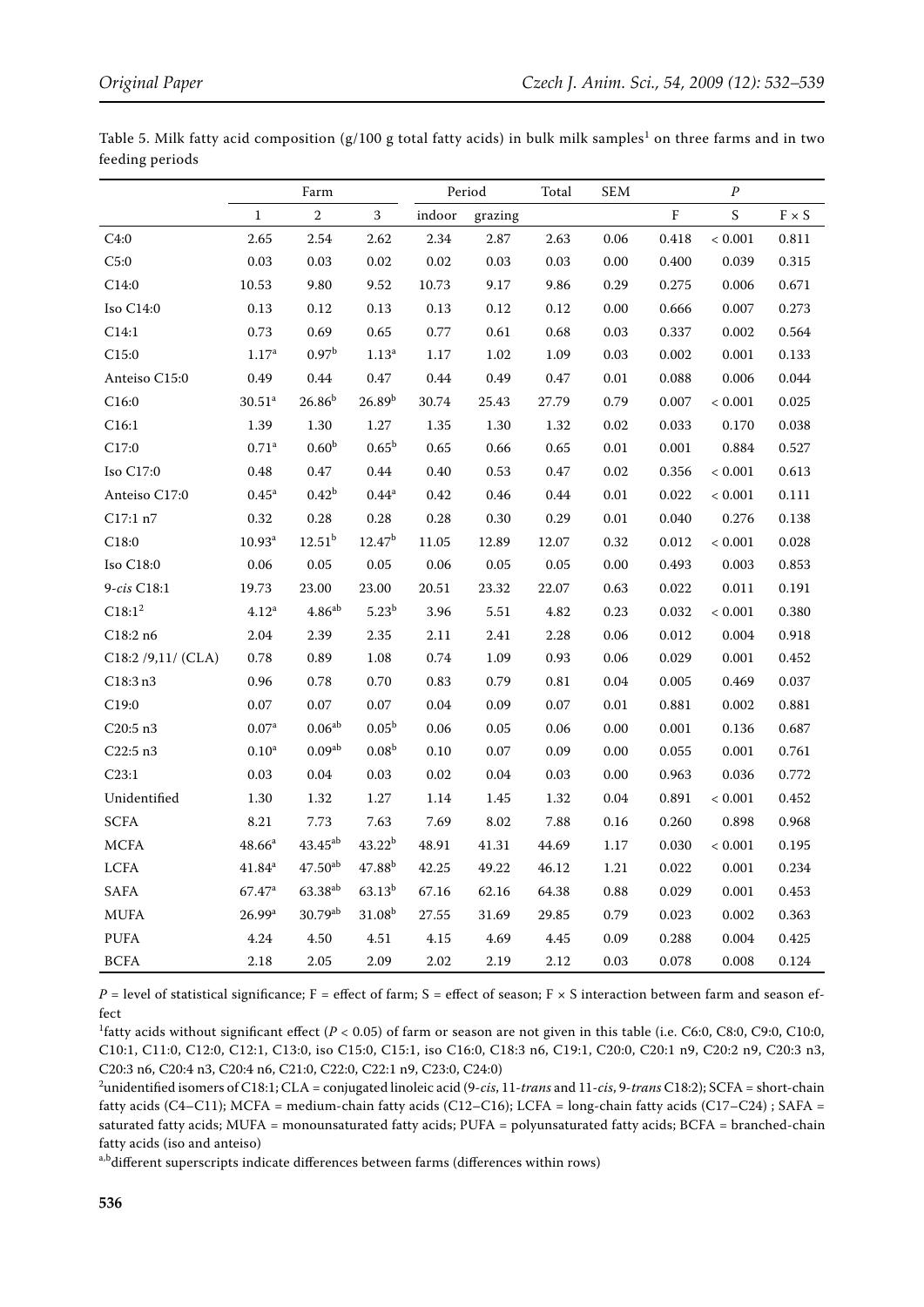(Komprda et al., 2005; Pešek et al., 2005, 2006; Janů et al., 2007; Samková et al., 2009). The majority of FAs in milk fat was represented by saturated FAs (64 g/100 g total FAs) while unsaturated FAs were present by 34 g/100 g total FAs. Although the breed composition of herds and the feed ration differed between the farms, the farm-specific factors affected the milk fat composition less than the seasonal effects. Significant seasonal differences were found in 64 g/100 g total FAs, whereas the between-farm differences related to 30 g/100 g total FAs. The seasonal alternation of the feed ration between the grass-silage and the fresh-herbage one thus influenced the FA composition significantly. The proportion of long-chain FAs (C17–24) increased from 42 g/100 g total FA in the indoor period to 49 g/100 g total FAs in the grazing period. This was accompanied by a decline in the proportion of medium-chain FAs (C12–16) from 49 g/100 g total FAs in the indoor period to 41 g/100 g total FAs in the grazing period. The ratio between the concentration of unsaturated and saturated FAs increased from 0.47 in the indoor period to 0.59 in the grazing period. These results are in accordance with other studies (Jahreis et al., 1996; Ferlay et al. 2008), where the intake of fresh grass was found to elevate the concentration of long-chain and unsaturated FAs in cow milk fat when compared to the feeding of preserved forage.

The proportion of CLA in milk fat was higher in the grazing period (1.09 g/100 g total FAs) than in the indoor period (0.74 g/100 g total FAs). The elevation of CLA concentration as a result of the addition of fresh grass to ruminant diet was documented by many authors (e.g. Collomb et al., 2002; Elgersma et al., 2004; Bargo et al., 2006; Couvreur et. al., 2006; Floris et al., 2006). Because the longchain FAs (>C16) are synthesised very little in ruminants, they must be ingested if they are to be secreted in milk. The fresh grass fat contains a high concentration (55–65%) of α-linolenic acid, 9-*cis*, 12-*cis*, 15-*cis* C18:3 (Chilliard et al., 2001), which is biohydrogenated in the rumen to vaccenic (11-*trans* C18:1) and stearic acid. These are further desaturated in the mammary gland to CLA and to oleic acid, and released in milk (Griinari et al., 2000; Bauman et al., 2006; Elgersma et al., 2006). Grazing thus modifies the cow milk fat towards its more desirable composition as regards the health beneficial effects in humans. This effect was observed also in this study on the Czech mountain farms. The specific composition of milk fat produced by grazing cows is worth the attention of milk processors and distributors and it may be positively evaluated by consumers.

## **CONCLUSIONS**

The seasonal alternation between the grass-silage based and the fresh-herbage based diet was identified as an important factor affecting the cow milk fat composition on Czech low-input mountain farms. A higher ratio of unsaturated vs. saturated fatty acids and a higher concentration of CLA was found in milk fat in the grazing period (May–October) compared to the indoor period (November–April). A more valuable milk fat composition as regards its potential impact on consumers' health was thus produced in the grazing period than in the period of indoor silage feeding.

#### **Acknowledgement**

We would like to thank the farmers for their help with realization of this study.

#### **REFERENCES**

- Bargo F., Delahoy J.E., Schroeder G.F., Baumgard L.H., Muller L.D. (2006): Supplementing total mixed rations with pasture increase the content of conjugated linoleic acid in milk. Animal Feed Science and Technology, 131, 226–240.
- Bauman D.E., Mather I.H., Wall R.J., Lock A.L. (2006): Major advances associated with the biosynthesis of milk. Journal of Dairy Science, 89, 1235–1243.
- Chilliard Y., Ferlay A., Doreau M. (2001): Effect of different types of forages, animal fat or marine oils in cow's diet on milk fat secretion and composition, especially conjugated linoleic acid (CLA) and polyunsaturated fatty acids. Livestock Production Science, 70, 31–48.
- Collomb M., Bütikofer U., Sieber R., Jeangros B., Bosset J.O. (2002): Composition of fatty acids in cow's milk fat produced in the lowlands, mountains and highlands of Switzerland using high-resolution gas chromatography. International Dairy Journal, 12, 649–659.
- Couvreur S., Hurtaud C., Lopez C., Delaby L., Peyraud J.L. (2006): The linear relationship between the proportion of fresh grass in the cow diet, milk fatty acid composition, and butter properties. Journal of Dairy Science, 89, 1956–1969.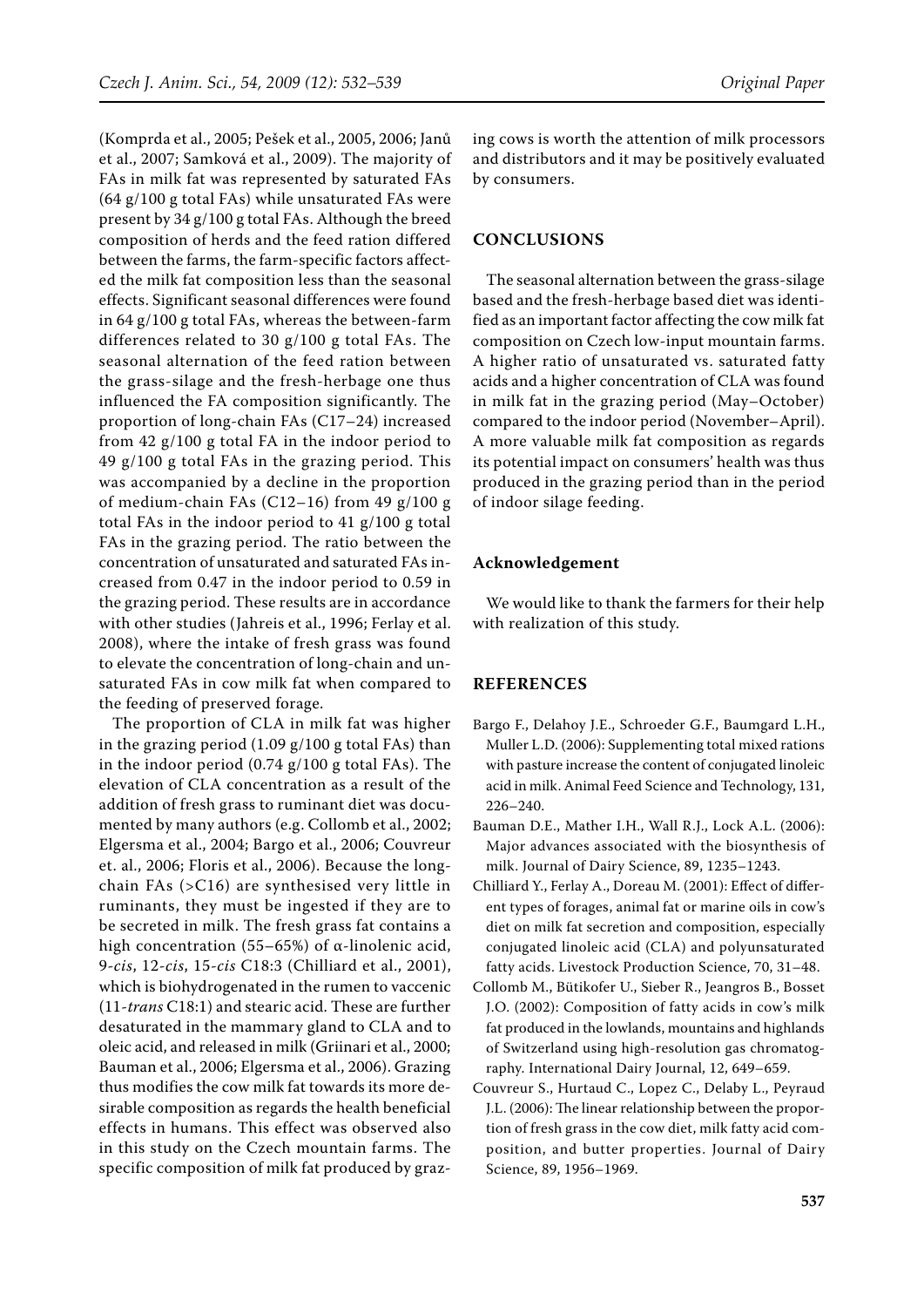- Dewhurst R.J., Shingfield K.J., Lee M.R.F., Scollan N.D. (2006): Increasing the concentrations of beneficial polyunsaturated fatty acids in milk produced by dairy cows in high-forage systems. Animal Feed Science and Technology, 131, 168–206.
- Elgersma A., Ellen G., van der Horst H., Boer H., Dekker P.R., Tamminga S. (2004): Quick changes in milk fat composition from cows after transition from fresh grass to a silage diet. Animal Feed Science and Technology, 117, 13–27.
- Elgersma A., Tamminga S., Ellen G. (2006): Modifying milk composition through forage. Animal Feed Science and Technology, 131, 207–225.
- Ferlay A., Agabriel C., Sibra C., Journal C., Martin B., Chilliard Y. (2008): Tanker milk variability in fatty acids according to farm feeding and husbandry practices in a French semi-mountain area. Dairy Science and Technology, 88, 193–215.
- Floris R., Dekker R., Slangen Ch., Ellen G. (2006): Influence of pasture feeding and stall feeding on CLA and other fatty acids in bovine milk fat. Australian Journal of Dairy Technology, 61, 13–20.
- Frelich J., Pecharová E., Klimeš F., Šlachta M., Hakrová P., Zdražil V. (2006): Landscape management by means of cattle pasturage in the submountain areas of the Czech Republic. Ekológia (Bratislava), 25, 116–124.
- Frelich J., Šlachta M., Szarek J., Węglarz A., Zapletal P. (2009): Seasonality in milk performance and reproduction of dairy cows in low-input farms depending on feeding system. Journal of Animal and Feed Sciences, 18, 197–208.
- Griinary J.M., Corl B.A., Lacy S.H., Chouinard P.Y., Nurmela K.V.V. (2000): Conjugated linoleic acid is synthesized endogenously in lactating dairy cows by ∆9 -desaturase. Journal of Nutrition, 130, 2285–2291.
- Hanuš O., Vegricht J., Frelich J., Macek A., Bjelka M., Louda F., Janů L. (2008): Analysis of raw cow milk quality according to free fatty acid contents in the Czech Republic. Czech Journal of Animal Science, 53, 17–30.
- Ip M.M., Masso-Welch P.A., Ip C. (2003): Prevention of mammary cancer with conjugated linoleic acid: role of the stroma and the epithelium. Journal of Mammary Gland Biology and Neoplasia, 8, 103–118.
- Jahreis G., Fritsche J., Steinhart H. (1996): Monthly variations of milk composition with special regard to fatty acids depending on season and farm management systems – conventional versus ecological. Fett/Lipid, 98, 356–359.
- Jalč D., Čertík M., Kundríková K., Kubelková P. (2009): Effect of microbial oil on rumen fermentation and metabolism of fatty acids in artificial rumen. Czech Journal of Animal Science, 54, 229–237.
- Janů L., Hanuš O., Macek A., Zajíčková I., Genčurová V., Kopecký J. (2007): Fatty acids and mineral elements in bulk milk of Holstein and Czech Spotted cattle according to feeding season. Folia Veterinaria, 51, 19–25.
- Jenkins T.C., McGuire M.A. (2006): Major advances in nutrition: impact on milk composition. Journal of Dairy Science, 89, 1302–1310.
- Jensen R.G. (2002): The composition of bovine milk lipids: January 1995 to December 2000. Journal of Dairy Science, 85, 925–350.
- Kelsey J.A., Corl B.A., Collier R.J., Bauman D.E. (2003): The effect of breed, parity, and stage of lactation on conjugated linoleic acid (CLA) in milk fat from dairy cows. Journal of Dairy Science, 86, 2588–2597.
- Komprda T., Dvořák R., Fialová M., Šustová K., Pechová A. (2005): Fatty acid content in milk of dairy cows on a diet with high fat content derived from rapeseed. Czech Journal of Animal Science, 50, 311–319.
- Kudrna V., Illek J., Marounek M., Nguyen Ngoc A. (2009): Feeding ruminally protected methionine to pre- and postpartum dairy cows: effect on milk performance, milk composition and blood parameters. Czech Journal of Animal Science, 54, 395–402.
- Liu Z.I., Yang D.P., Chen P., Lin S.B., Jiang X.Y., Zhao W.S., Li J. M., Dong W.X. (2008): Effect of dietary sources of roasted oilseeds on blood parameters and milk fatty acid composition. Czech Journal of Animal Science, 53, 219–226.
- Lock A.L., Bauman D.E. (2004): Modifying milk fat composition of dairy cows to enhance fatty acids beneficial to human health. Lipids, 39, 1197–1206.
- McGuire M.A., McGuire M.K. (2000): Conjugated linoleic acid (CLA): A ruminant fatty acid with beneficial effects on human health. Journal of Animal Science, 77, 1–8.
- Parodi P.W. (2004): Milk fat in human nutrition. Australian Journal of Dairy Technology, 59, 3–59.
- Pešek M., Špička J., Samková E. (2005): Comparison of fatty acids composition of milk fat of Czech Pied cattle and Holstein cattle. Czech Journal of Animal Science, 50, 122–128.
- Pešek M., Samková E., Špička J. (2006): Fatty acids and composition of their important groups in milk fat of Czech Pied cattle. Czech Journal of Animal Science, 51, 181–188.
- Pietrzak-Fiećko R., Tomczyński R., Świstowska A., Borejszo Z., Kokoszko E., Smoczyńska K. (2009): Effect of mare's breed on the fatty acid composition of milk fat. Czech Journal of Animal Science, 54, 403–407.
- Samková E., Pešek M., Špička J., Pelikánová T., Hanuš O. (2009): The effect of feeding diets markedly differing in the proportion of grass and maize silages on bovine